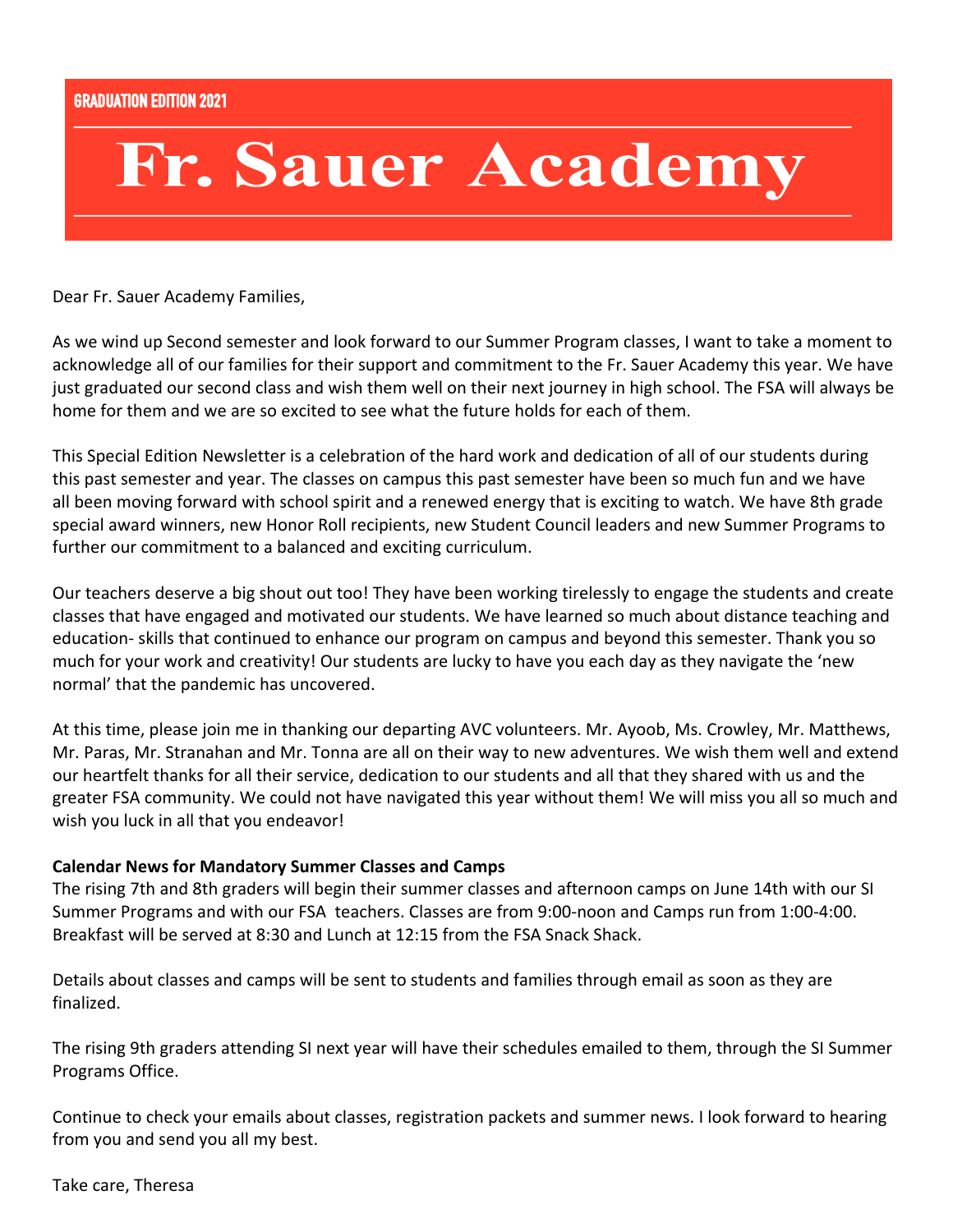## **Second Semester Honor Roll- 3.5 or higher**

#### **6th grade**

Audrina Acosta Santillan Andrienne (AK ) Bolano Harvey (Trey) Carey III Zylah Coleman Lesley Gabriel-Novoa

Kawai Jenks Stevie Kitchen Lauro Lara Wesly Madrid Jay Owens

#### **7th grade**

Jordan Alsalloom Fernando Hernandez-Juarez Maliah Howard Camila Limo Fernandez Yair Leon Andrew Monterola

Zoe O'Neal Mark Phillips III Yaslin Rodriguez Enya Roman Judge Sumchai

## **These 8th graders finished their time studies the FSA with a Cumulative grade (all three years) of 3.5 or higher. Congratulations to these students who finished with Honors!**

Jesus Avina Reyes Ana Cruz Diaz Suitulaga Gallegos-Hunkin Yvonne Hunkin Evelin Loaiza Zamora Sean Milburn Diego Reyes

Loren Sandoval Alex Serrano Yepez Charlise Shelton Allen Angelina Ugaitafa Kiyoka Valdes Donovan Wu

#### **STUDENT COUNCIL 2021-2022 OUR NEW STUDENT COUNCIL OFFICERS FOR THE 2021-2022 SCHOOL YEAR.**

Trenia Dunbar-President Camila Limo Fernandez-Vice President Nathalie Mejia Medel -Secretary

Enya Roman- Treasurer Maliah Howard- Social Justice Officer Wesly Madrid- Student Activities Coordinator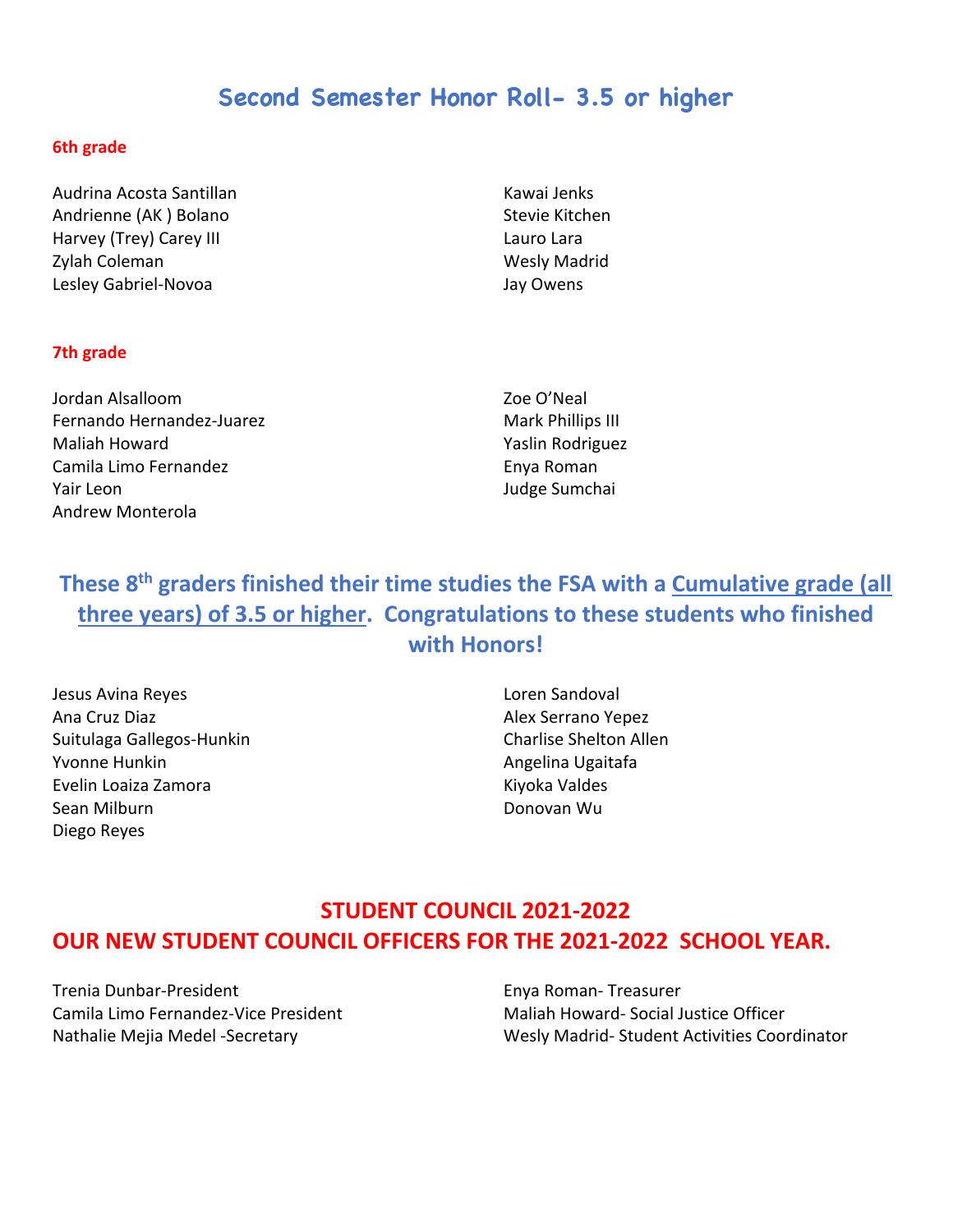# **Saying Goodbye:**

#### **THIS YEAR, SIX ALUMNI VOLUNTEERS WILL BE MOVING ON TO OTHER ADVENTURES. WE ARE VERY THANKFUL FOR ALL THEIR LOVE, LEADERSHIP AND THE DEDICATION THEY BROUGHT EVERYDAY TO OUR COMMUNITY. WE WILL MISS THEM AND WISH THEM LUCK ON THEIR NEXT JOURNEY.**

**Hart Ayoob** taught religion and wellness to the FSA students. He worked in the library, coached, and taught sophomore Modern World History. Hart shared his passion for spirituality, social justice, and Jesuit education. We are grateful for his dedication to SI and the FSA this year.

**Meg Crowley** coached field hockey, lacrosse and strength and conditioning, taught PE in the Father Sauer Academy, worked in the library, and worked with our Student Council. She taught sophomore Modern World History in the fall. We benefited tremendously from Meg's many talents and her flexibility. She will be staying in the city and starting law school at UC Hastings in the fall.

**Ricky Matthews** taught religion in the Father Sauer Academy. He also served in the Office of Community Service and Social Justice and coached Strength and Conditioning and pole vaulting for the Track & Field program. Ricky's consistent work ethic and his attention to detail was invaluable to us and we will miss his energy and competitive spirit at the Academy.

**Xander Paras** served as a TA in the Father Sauer Academy, provided support to the Office of Community Service and Social Justice, coached Cross Country and Track, and is currently teaching Latin at SI too! Xander's openness to growth and his care for our students is evident in the ways that he has stepped up to serve our FSA and SI community.

**Andrew Stranahan** worked in the library, served as a teaching assistant in the FSA and provided support to the Magis Office and to the language department. Andrew served us with diligence and thoughtfulness this year. He will head to the University of Illinois at Urbana Champaign to begin graduate school this fall.

**Manny Tonna** worked as a teaching assistant and coached PE at FSA, and provided support to the Magis Office. He brought his energetic spirit and love of all things sports. As an alum of the Magis Middle School and High School programs, he shared his commitment to first-generation college-bound BIPOC students and grew in his passion for teaching. He will be joining the faculty at Mission Dolores Academy in the Fall.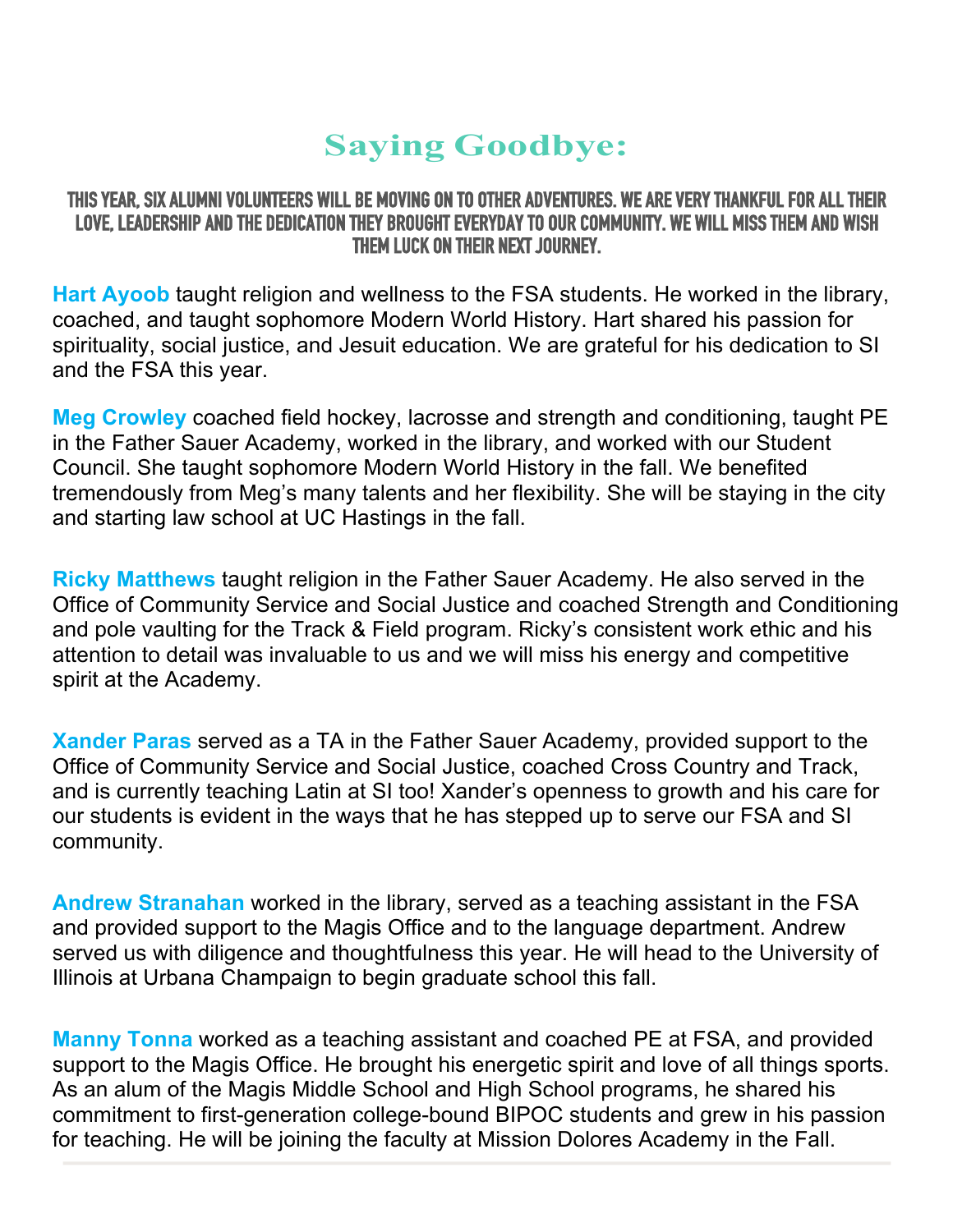# **INFORMATION ABOUT UPCOMING EVENTS**

**Summer Courses and Camps:**

#### **RISING 7TH AND 8TH GRADERS:**

**Dates: June 14-July 16 (Closed July 5-6), Classes are from Mon-Fri 9am-12pm Camps begin at 1:00 and end at 4:00** ALL CLASSES WILL TAKE PLACE ON OUR FSA AND SI CAMPUS

**STUDENTS WILL RECEIVE THEIR FINALIZED SCHEDULE ON JUNE 14TH**

## **Registration packet & CYO bus registration for the 2021-2022 year will be sent to families in June and July.**

**CHROMEBOOKS DURING THE SUMMER:** Students will be assigned Chromebooks and are allowed to keep them over the summer and return them once school resumes.

Please return any **borrowed textbooks, readers and/or paperbacks** to the FSA! Bins will be placed in the FSA Office to continue to collect these items the week of June 14<sup>th</sup> Put items in a bag, with your name visible on the outside. Thank you so much for taking care of this!!

———————————————————————————————————————————



**PLEASE HELP US CELEBRATE OUR 8TH GRADERS BY VISITING THEIR PAGE.** 

**EVERY 8TH GRADER HAS REFLECTED ON THEIR TIME AT FSA.** 

https://www.siprep.org/academy/fsa-2021

## **8th Grade Awards**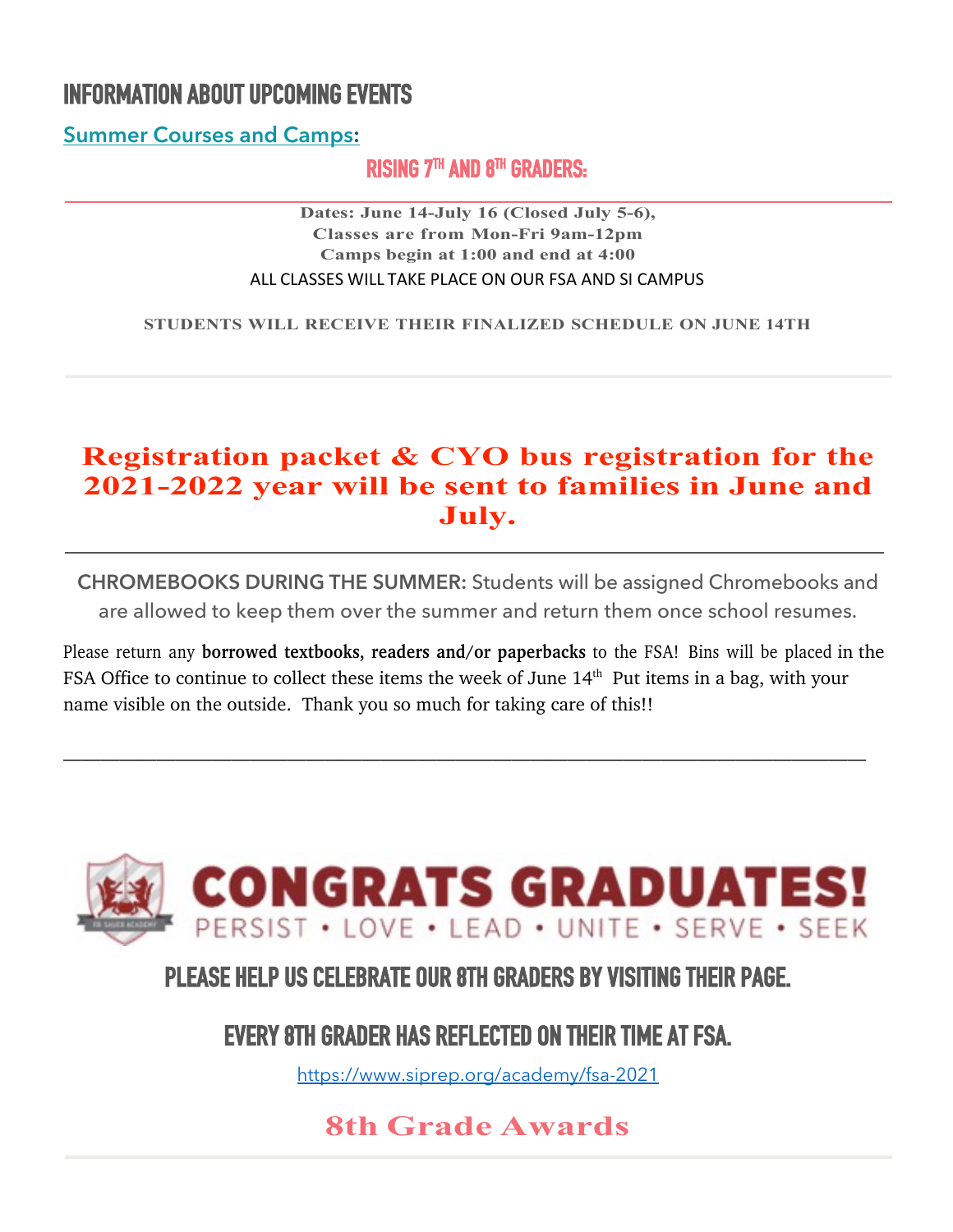# *Valedictorian-*Diego Reyes

Diego has reached the highest level of academic achievement out of all the students in his class. He has demonstrated excellence and achievement through school activities, personal character and leadership. His intellectual curiosity, hard work and enthusiasm for learning is outstanding and he has earned the respect from his classmates through his kindness and dedication to in-depth study for all of his academic classes. Diego is a gifted athlete and friendly and compassionate classmate. He embodies dedication, integrity and desire to reach his full potential. We honor him with the Valedictorian award for the FSA class of 2021.

*Fr. Sauer Academy Excellence Award* Jesus Avina Reyes

The winner of this year's Fr. Sauer Award for Excellence is one of the most caring and optimistic students on campus. An exemplar of the PLUSS verbs that we honor, this optimistic and easy-going student lightens the energy of the building. Each teacher has acknowledged Jesus as a true Ignatian, showing his passion and dedication for others through action and involvement with his peers and with the community. He has made a lasting impact on our community by his caring and loving attitude with everyone. Jesus has demonstrated true potential as a leader who humbly models the values that place others above oneself. This award, chosen by the FSA Faculty and Staff, is proudly awarded to Jesus Avina Reyes.

*Leadership Award*

# Yvonne Leematee Hunkin

Being a leader means acting with integrity at all times, showing others how to act and doing what is right even when it is difficult. This years' winner is one of the most respectful and respected students on campus. Talented both inside and outside of the classroom, Yvonne has consistently worked to make the school a better place for everyone, regardless of grade. She not only leads with her words, but more importantly, by example. She always has something positive and constructive to say and has worked to unite and create a more loving environment at the FSA. Chosen by her classmates; with great pride, we announce Yvonne as this years' winner of the Leadership award.

*Service Award:* Ana Cruz Diaz

This student is incredibly kind and thoughtful and has consistently put others first as demonstrated by her work to create a positive and inclusive environment for all students of the FSA. Ana builds positive relationships among her peers and encourages other by being a trustworthy role model in all areas of the school. She has participated in all aspects of the school- including every club offered, Student Council, school assemblies, Shadow days, and every sport that has been offered at the Academy. She is willing to share all of her gifts and talents with other students and teachers through her kind words and with her beautiful artistry . Chosen by her classmates, she is a model of what our FSA students should be and is well respected and loved by all. Please join me in congratulating her as our winner of the FSA Service Award.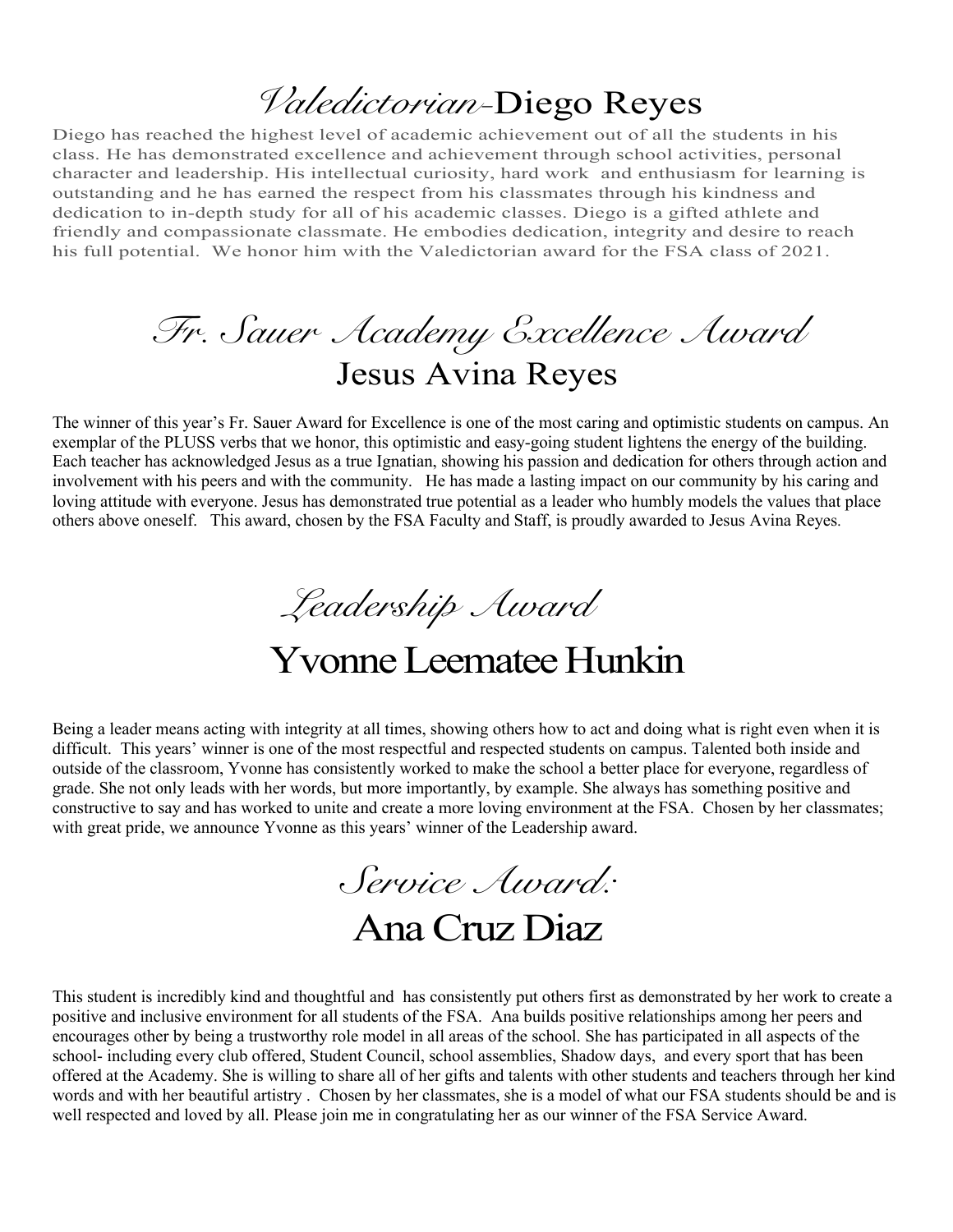# Valedictorian Address presented by Diego Reyes at the 2021 Graduation **Ceremony**

#### AMDG

Diego Reyes May 8, 2021

Good afternoon parents, teachers, friends, and of course, the Graduating class of 2021.

Today, we have become Father Sauer Academy graduates. Father Sauer is the home of tomorrow's singers and mechanics, physicians and astronomers, lawyers and judges, professors and athletes. It's a place that pushes you, challenges you, and, in the end, helps you to grow. Whatever the explanation for why you chose Father Sauer as your middle school a few years ago, what matters now is that we are here as a group to share our accomplishments, triumphs, and successes as individuals and as a school. We also gather here today to look forward, to turn our eyes towards the path we embark on towards our future.

Everyone of us had our own experiences at Father Sauer, a blend of good and hard moments, fun and happiness, and, of course, school spirit. I love to look back on our time before all of this madness rained down on us. I recall a moment when we were all together, AM and PM, 6th, 7th, and 8th grade, a time when we existed as a group. We'd laugh, play, and savor those fleeting moments that we can't get back. Those days shaped who we are. But when COVID struck, everything changed. We were divided by a new boundary that caught us all by surprise. It was devastating to be forced apart, to be stuck at home alone.

Then, little by little, we started coming back together. It started with Distance Learning, meeting new teachers and learning to go to school in a new way. It was strange, but we became used to it. And then before we knew it, we began attending school physically again. At first, it was odd, with no one in the classroom speaking with each other. Before this, we were never known as a quiet class. As time went on, we began speaking with each other more confidently, rekindling our friendships and playing together in recess. Now, as we graduate, we are more connected than ever before.

This graduation signals the culmination of yet another remarkable chapter of our lives. With this chapter completed, I am sure that most of us are feeling a little anxious as we begin a new one because, unlike a fiction novel, we cannot turn the pages of our lives to see how they will change. Those pages are unknown, unwritten. We all have our own stories to tell, stories of our own lives that we have yet to write. Fortunately, as Father Sauer Academy alumni, we have all been provided with the tools necessary to compose our stories. Remember, you are not alone. Over the past three years we have created a family and nurtured a community here. And with the unwavering love and loyalty of FSA's family, friends, and parents, we *will* write our stories, and they will be great ones.

I'd like to thank every faculty member at FSA for their encouragement and generosity to scholars both in and out of the classroom. I also thank our families for assisting their scholars in overcoming adversity. We couldn't have done this without you. Finally, I'd like to congratulate all of the eighth graders who are here with me today and with whom I've shared some of my fondest memories. I am extremely proud of each and every one you. As we close this chapter, we begin our journeys at SI! Keep up the good job, Class of 2021, and never give up! GO WILDCATS!!

#### Español:

Buenas tardes padres, profesores, amigos y, por supuesto, la promoción del 2021.

Hoy, nos hemos graduado de la Academia Father Sauer. El Padre Sauer es el hogar de los cantantes y mecánicos del mañana, médicos y astrónomos, abogados y jueces, profesores y atletas. Es un lugar que te empuja, te desafía y, al final, te ayuda a crecer. Cualquiera que sea la explicación de por qué eligió al Padre Sauer como su escuela secundaria hace unos años, lo que importa ahora es que estamos aquí como grupo para compartir nuestros logros, triunfos y éxitos como individuos y como escuela. También nos reunimos hoy aquí para mirar hacia adelante, para volver la mirada hacia el camino que emprendemos hacia nuestro futuro.